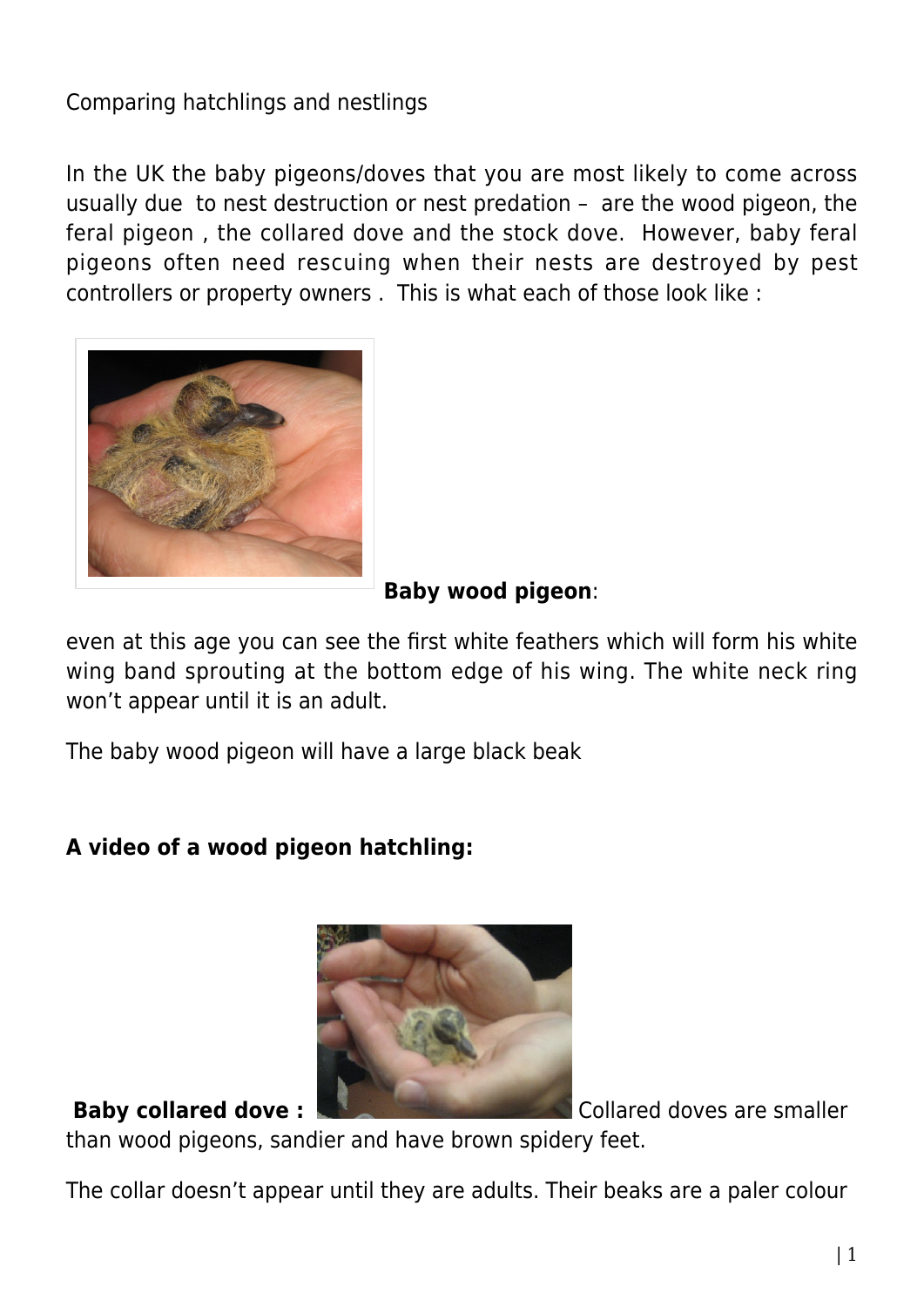than the wood pigeon baby.

The baby in the photo below had already doubled in size in a day.



**I collected this one from the vet. They wondered whether she was too young to stand a chance, but even newly hatched ones have thrived with human care!**



**Baby feral pigeon: Feral pigeons come in different colours. They grow very quickly, these are 12 days old.**

## **Stock Dove Nestling:**

This sweet baby was found out of the nest and taken to **[Folly Wildlife](http://www.follywildliferescue.org.uk/) [Rescue](http://www.follywildliferescue.org.uk/)** [i](http://www.follywildliferescue.org.uk/)n Kent where it was hand raised (photo kindly supplied by Revati Poole).

Stock doves all look alike and can be confused with the feral pigeon, but they have a pinkish breast similar to that of the wood pigeon.